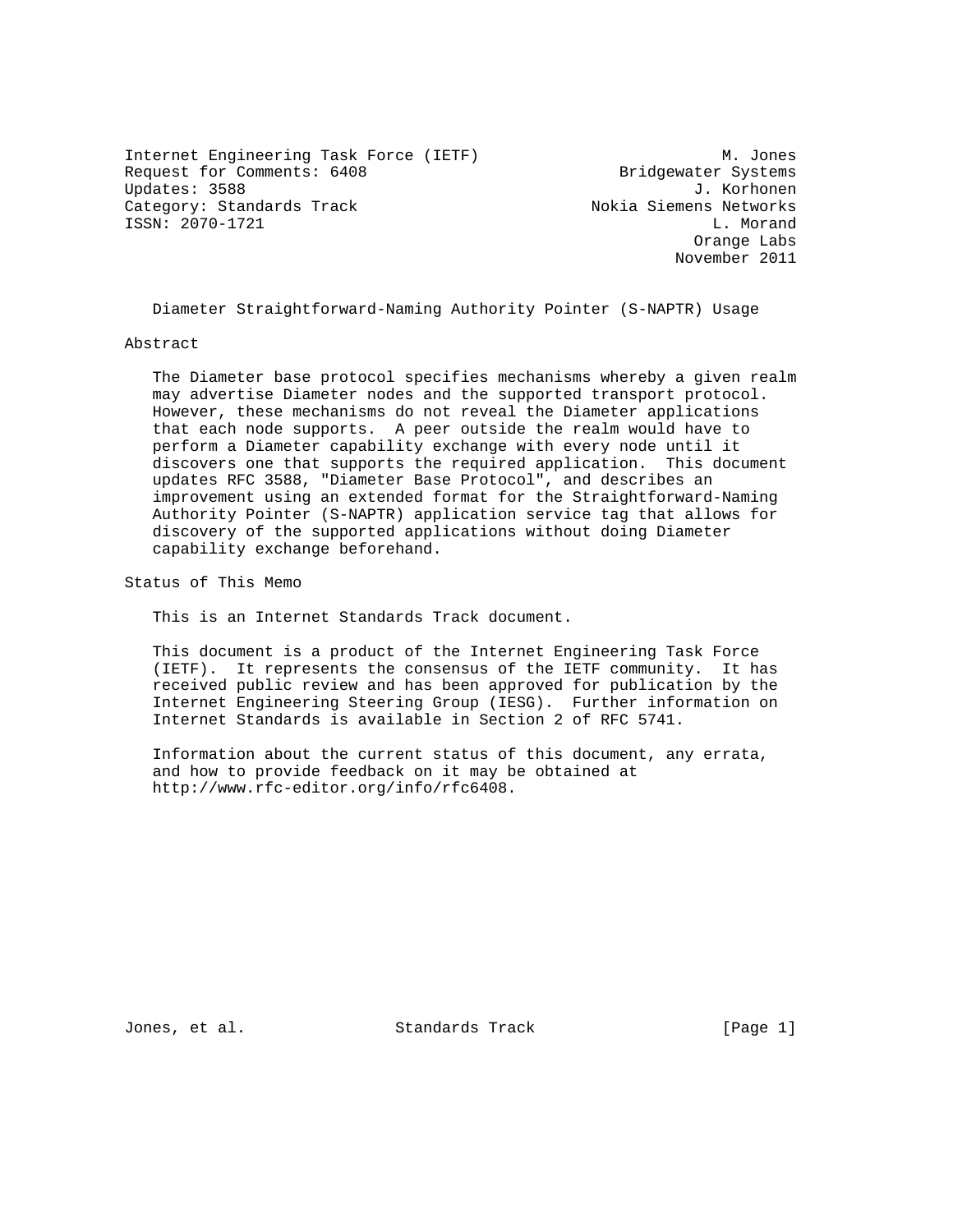#### Copyright Notice

 Copyright (c) 2011 IETF Trust and the persons identified as the document authors. All rights reserved.

 This document is subject to BCP 78 and the IETF Trust's Legal Provisions Relating to IETF Documents (http://trustee.ietf.org/license-info) in effect on the date of

 publication of this document. Please review these documents carefully, as they describe your rights and restrictions with respect to this document. Code Components extracted from this document must include Simplified BSD License text as described in Section 4.e of the Trust Legal Provisions and are provided without warranty as described in the Simplified BSD License.

#### Table of Contents

| 2 <sup>1</sup> |                                                           |
|----------------|-----------------------------------------------------------|
|                |                                                           |
|                | 3. Extended NAPTR Service Field Format 3                  |
|                | 3.1. IETF Standards Track Diameter Applications 5         |
|                | 3.2. Vendor-Specific Diameter Applications 5              |
|                |                                                           |
| 5 <sub>1</sub> |                                                           |
|                |                                                           |
|                |                                                           |
| $7^{\circ}$    |                                                           |
|                |                                                           |
|                |                                                           |
|                | 7.3. WiMAX Forum Diameter Application Service Tags 10     |
|                | 7.4. Vendor-Specific Diameter Application Service Tags 10 |
|                | 7.5. Diameter Application Protocol Tags 11                |
| 8.             |                                                           |
| 9.             |                                                           |
|                |                                                           |
|                |                                                           |
|                |                                                           |

#### 1. Introduction

 The Diameter base protocol [RFC3588] specifies three mechanisms for Diameter peer discovery. One of these involves the Diameter implementation performing a Naming Authority Pointer (NAPTR) query [RFC3403] for a server in a particular realm. These NAPTR records

Jones, et al. Standards Track [Page 2]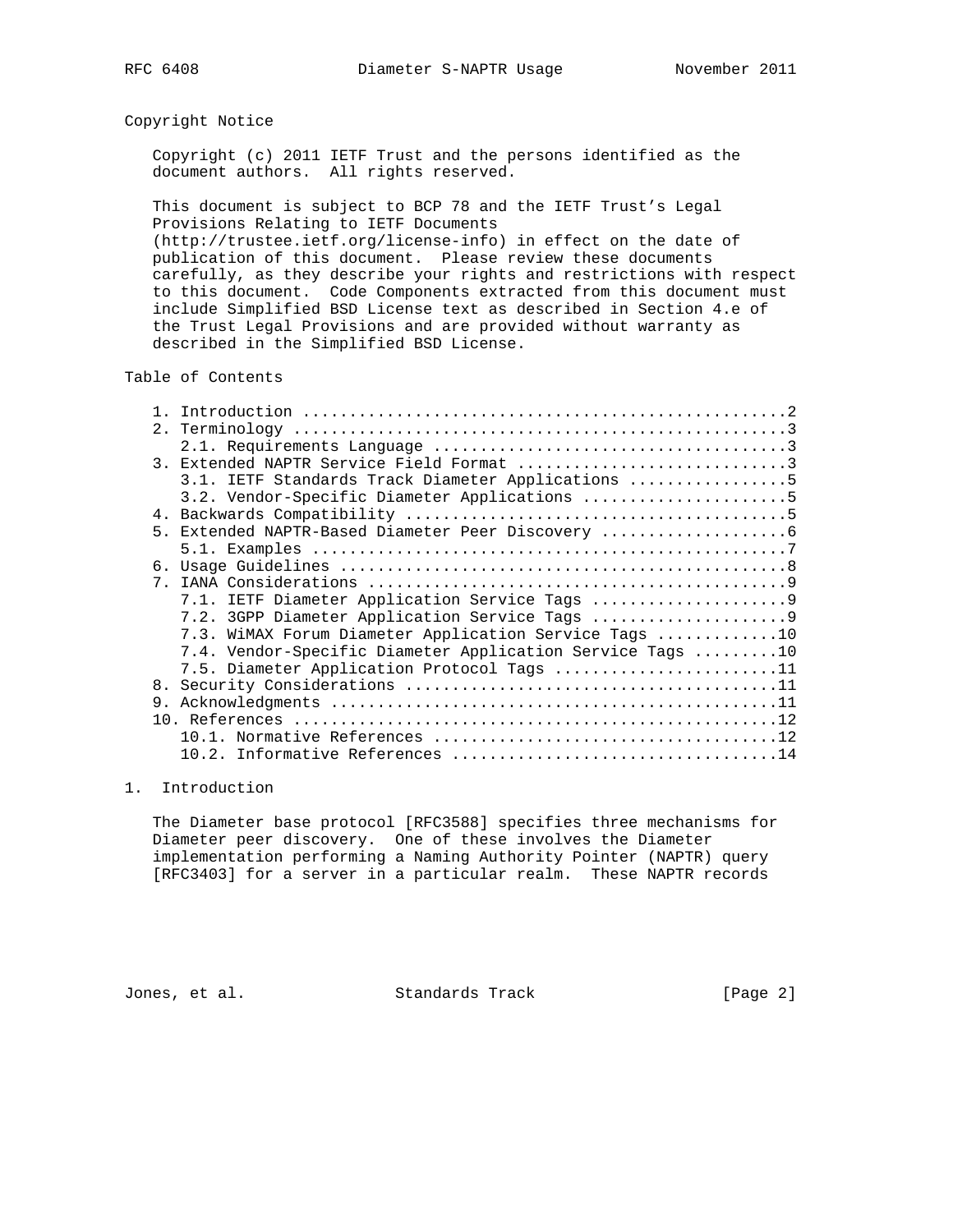provide a mapping from a domain to the DNS Service Locator (SRV) record [RFC2782] or A/AAAA record [RFC1035] [RFC3596] for contacting a server with the specific transport protocol in the NAPTR services field.

 The extended NAPTR usage for Diameter peer discovery defined by this document is based on the Straightforward-NAPTR (S-NAPTR) Dynamic Delegation Discovery System (DDDS) application defined in [RFC3958]. This document updates the Diameter peer discovery procedure described in Section 5.2 of [RFC3588] and defines S-NAPTR application service and application protocol tag values that permit the discovery of Diameter peers that support a specific Diameter application and transport protocol.

2. Terminology

 The Diameter base protocol specification (Section 1.3 of [RFC3588]) and the Straightforward-NAPTR (S-NAPTR) DDDS application (Section 2.1 of [RFC3958]) define the terminology used in this document.

2.1. Requirements Language

 The key words "MUST", "MUST NOT", "REQUIRED", "SHALL", "SHALL NOT", "SHOULD", "SHOULD NOT", "RECOMMENDED", "MAY", and "OPTIONAL" in this document are to be interpreted as described in [RFC2119].

3. Extended NAPTR Service Field Format

 The NAPTR service field format defined by the S-NAPTR DDDS application in [RFC3958] follows this Augmented Backus-Naur Form (ABNF) [RFC5234]:

 service-parms = [ [app-service] \*(":" app-protocol)] app-service = experimental-service / iana-registered-service app-protocol = experimental-protocol / iana-registered-protocol experimental-service = "x-" 1\*30ALPHANUMSYM experimental-protocol = "x-" 1\*30ALPHANUMSYM iana-registered-service = ALPHA \*31ALPHANUMSYM iana-registered-protocol = ALPHA \*31ALPHANUMSYM ALPHA =  $\sqrt{2 \times 41 - 5A}$  /  $\sqrt{2 \times 61 - 7A}$  ; A-Z / a-z  $DIGIT$  =  $\frac{1}{6}x30-39$  ; 0-9 SYM  $=$   $\&x2B / \&x2D / \&x2E ; "++" / "--" / ".."$  ALPHANUMSYM = ALPHA / DIGIT / SYM ; The app-service and app-protocol tags are limited to 32 ; characters and must start with an alphabetic character. ; The service-parms are considered case-insensitive.

Jones, et al. Standards Track [Page 3]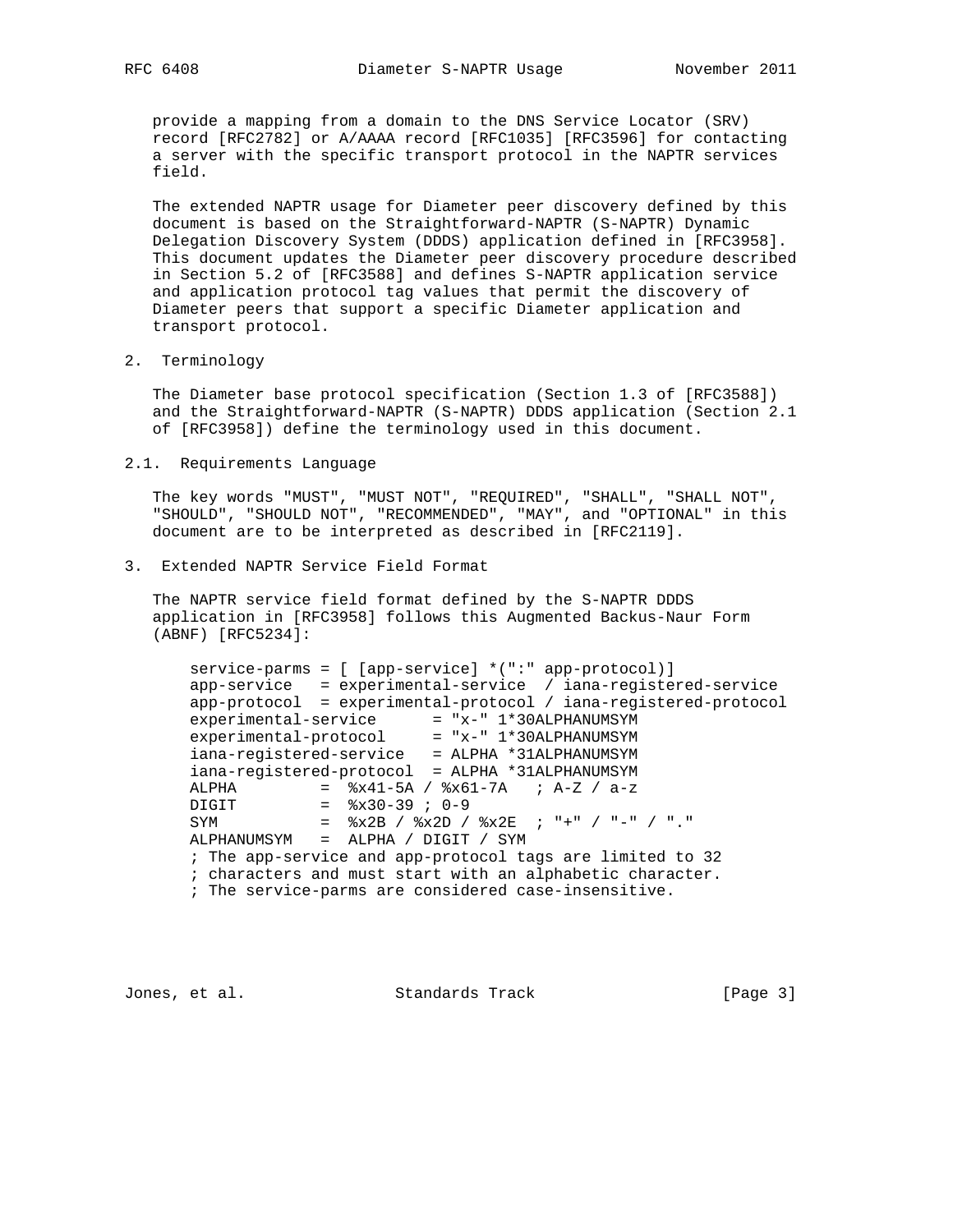This specification refines the "iana-registered-service" tag definition for the discovery of Diameter agents supporting a specific Diameter application as defined below.

| iana-registered-service =/ aaa-service |                                       |
|----------------------------------------|---------------------------------------|
| aaa-service                            | = "aaa+ap" appln-id                   |
| appln-id                               | $= 1*10$ DIGIT                        |
|                                        | ; Application Identifier expressed as |
|                                        | ; a decimal integer without leading   |
|                                        | ; zeros.                              |

 The appln-id element is the Application Identifier used to identify a specific Diameter application. The Diameter Application Identifier is a 32-bit unsigned integer, and values are allocated by IANA as defined in [RFC3588].

 This specification also refines the "iana-registered-protocol" tag definition for the discovery of Diameter agents supporting a specific Diameter transport protocol as defined below.

| $iana-reqistered-protocol$ =/ $aaa-protocol$ |                                |
|----------------------------------------------|--------------------------------|
| aaa-protocol                                 | = "diameter." aaa-transport    |
| aaa-transport                                | $=$ "tcp" / "sctp" / "tls.tcp" |

 The S-NAPTR application protocol tags defined by this specification MUST NOT be parsed in any way by the querying application or resolver. The delimiter (".") is present in the tag to improve readability and does not imply a structure or namespace of any kind. The choice of delimiter (".") for the application protocol tag follows the format of existing S-NAPTR application protocol tag registry entries, but this does not imply that it shares semantics with any other specifications that create registry entries with the same format.

 The S-NAPTR application service and application protocol tags defined by this specification are unrelated to the IANA "Service Name and Transport Protocol Port Number Registry" (see [RFC6335]).

 The maximum length of the NAPTR service field is 256 octets, including a one-octet length field (see Section 4.1 of [RFC3403] and Section 3.3 of [RFC1035]).

Jones, et al. Standards Track [Page 4]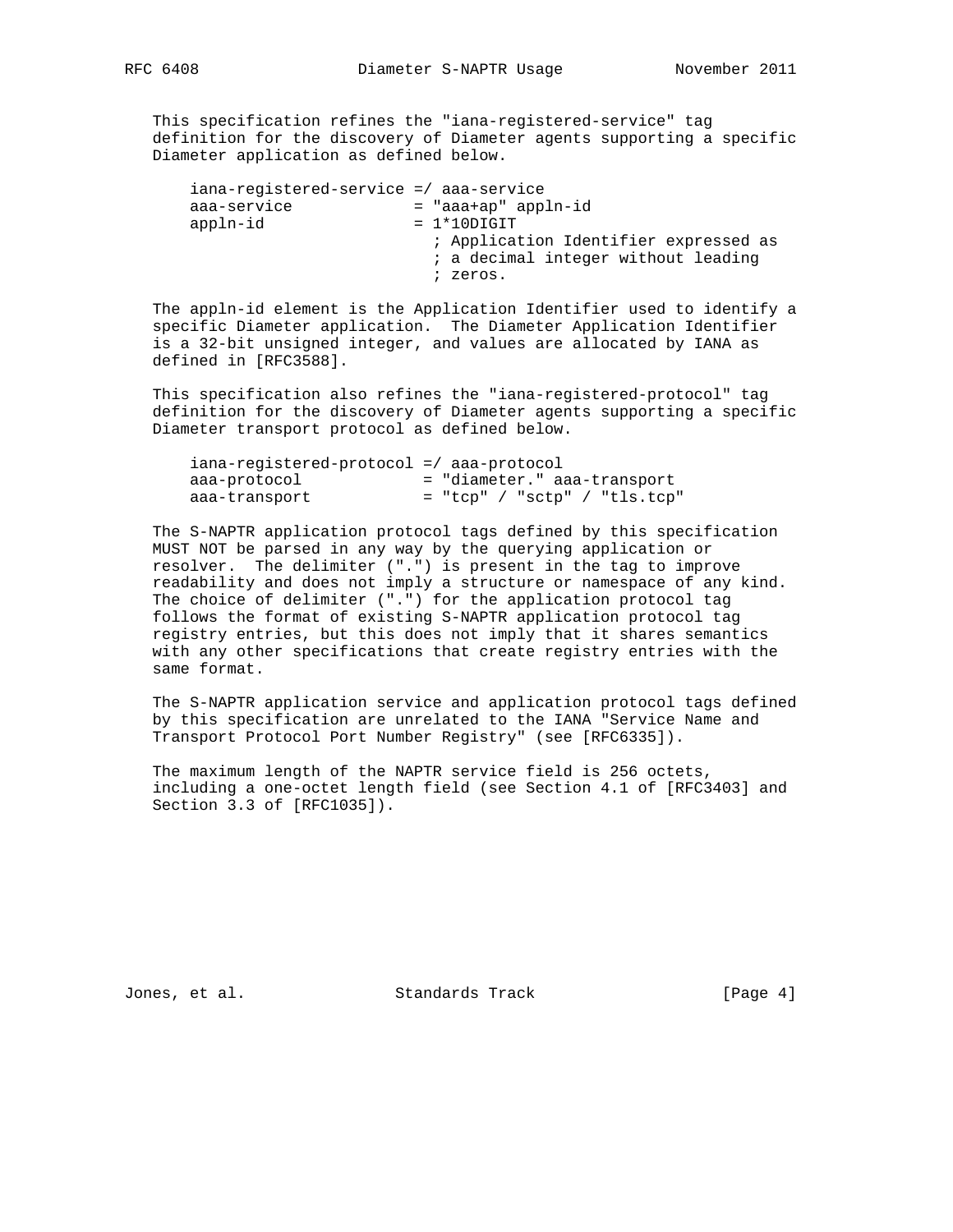## 3.1. IETF Standards Track Diameter Applications

 A Diameter agent MUST be capable of using the extended S-NAPTR application service tag for dynamic discovery of a Diameter agent supporting Standards Track applications. Therefore, every IETF Standards Track Diameter application MUST be associated with a "aaa-service" tag formatted as defined in this specification and allocated in accordance with IANA policy (see Section 7).

For example, a NAPTR service field value of:

'aaa+ap6:diameter.sctp'

 means that the Diameter node in the SRV or A/AAAA record supports the Diameter Session Initiation Protocol (SIP) application ('6') and the Stream Control Transmission Protocol (SCTP) as the transport protocol.

3.2. Vendor-Specific Diameter Applications

 S-NAPTR application service and application protocol tag values can also be used to discover Diameter peers that support a vendor specific Diameter application. In this case, the vendor-specific Diameter application MUST be associated with a "aaa-service" tag formatted as defined in this specification and allocated in accordance with IANA policy (see Section 7).

For example, a NAPTR service field value of:

'aaa+ap16777251:diameter.sctp'

 means that the Diameter node in the SRV or A/AAAA record supports the Diameter Third Generation Partnership Project (3GPP) S6a application ('16777251') and SCTP as the transport protocol.

4. Backwards Compatibility

 Domain Name System (DNS) administrators SHOULD also provision legacy NAPTR records [RFC3403] in the RFC 3588 style in order to guarantee backwards compatibility with legacy Diameter peers that are RFC 3588 compliant. If the DNS administrator provisions both extended S-NAPTR records as defined in this specification and legacy RFC 3588 NAPTR records, then the extended S-NAPTR records MUST have higher priority (e.g., lower order and/or preference values) than legacy NAPTR records.

Jones, et al. Standards Track [Page 5]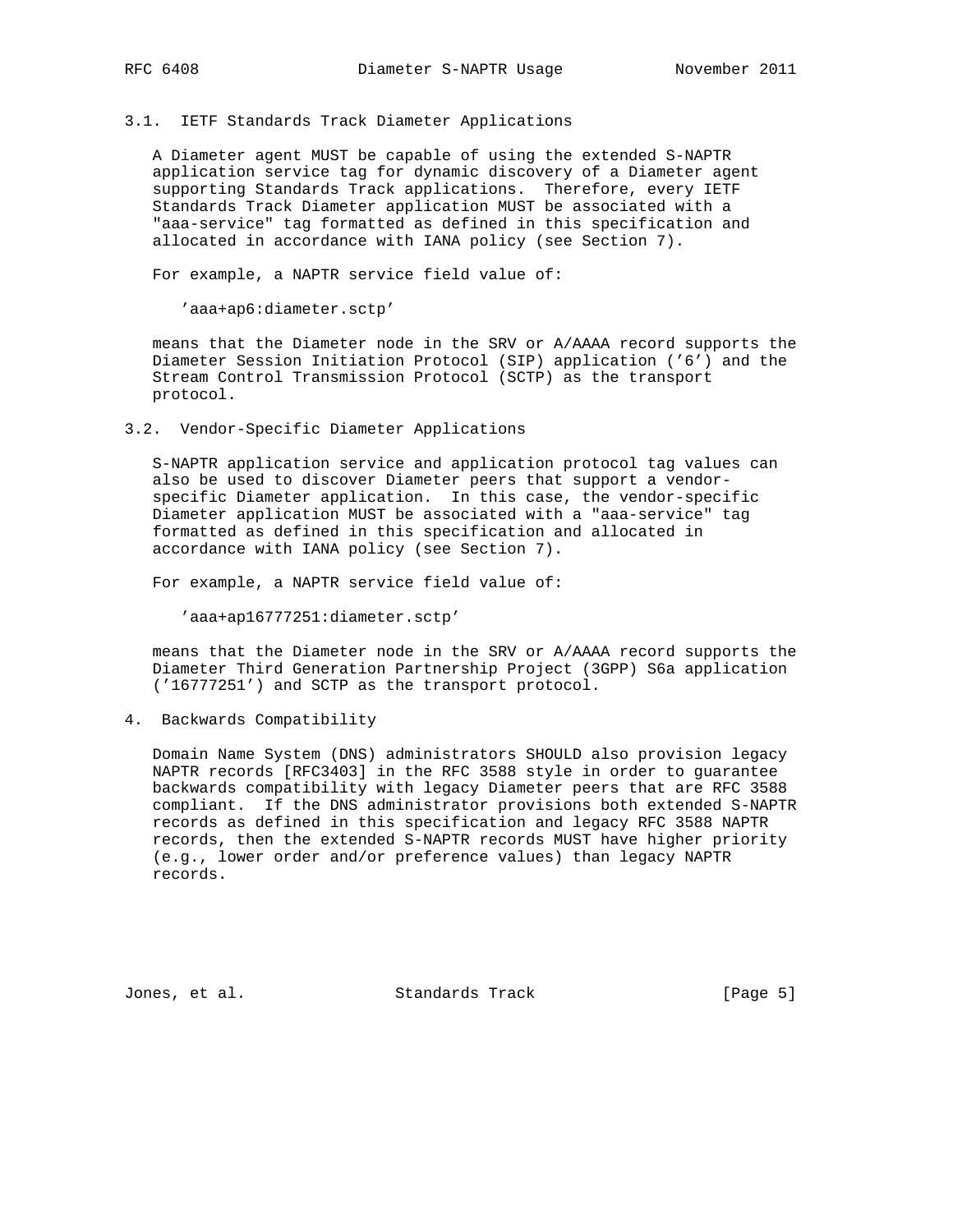5. Extended NAPTR-Based Diameter Peer Discovery

 The Diameter Peer Discovery principles are described in Section 5.2 of [RFC3588]. This specification updates the NAPTR query procedure in the Diameter peer discovery mechanism by allowing the querying node to determine which applications are supported by resolved Diameter peers.

 The extended-format NAPTR records provide a mapping from a domain to the SRV record or A/AAAA record for contacting a server supporting a specific transport protocol and Diameter application. The resource record will contain an empty regular expression and a replacement value, which is the SRV record or the A/AAAA record for that particular transport protocol.

 The assumption for this mechanism to work is that the DNS administrator of the queried domain has first provisioned the DNS with extended-format NAPTR entries. The steps below replace the NAPTR query procedure steps in Section 5.2 of [RFC3588].

- a. The Diameter implementation performs a NAPTR query for a server in a particular realm. The Diameter implementation has to know in advance in which realm to look for a Diameter agent, and in which Application Identifier it is interested. For example, the realm could be deduced from the Network Access Identifier (NAI) in the User-Name attribute-value pair (AVP) or extracted from the Destination-Realm AVP.
- b. If the returned NAPTR service fields contain entries formatted as "aaa+apX:Y" where "X" indicates the Application Identifier and "Y" indicates the supported transport protocol(s), the target realm supports the extended format for NAPTR-based Diameter peer discovery defined in this document.

 If "X" contains the required Application Identifier and "Y" matches a supported transport protocol, the Diameter implementation resolves the "replacement" field entry to a target host using the lookup method appropriate for the "flags" field.

 If "X" does not contain the required Application Identifier or "Y" does not match a supported transport protocol, the Diameter implementation abandons the peer discovery.

Jones, et al. Standards Track [Page 6]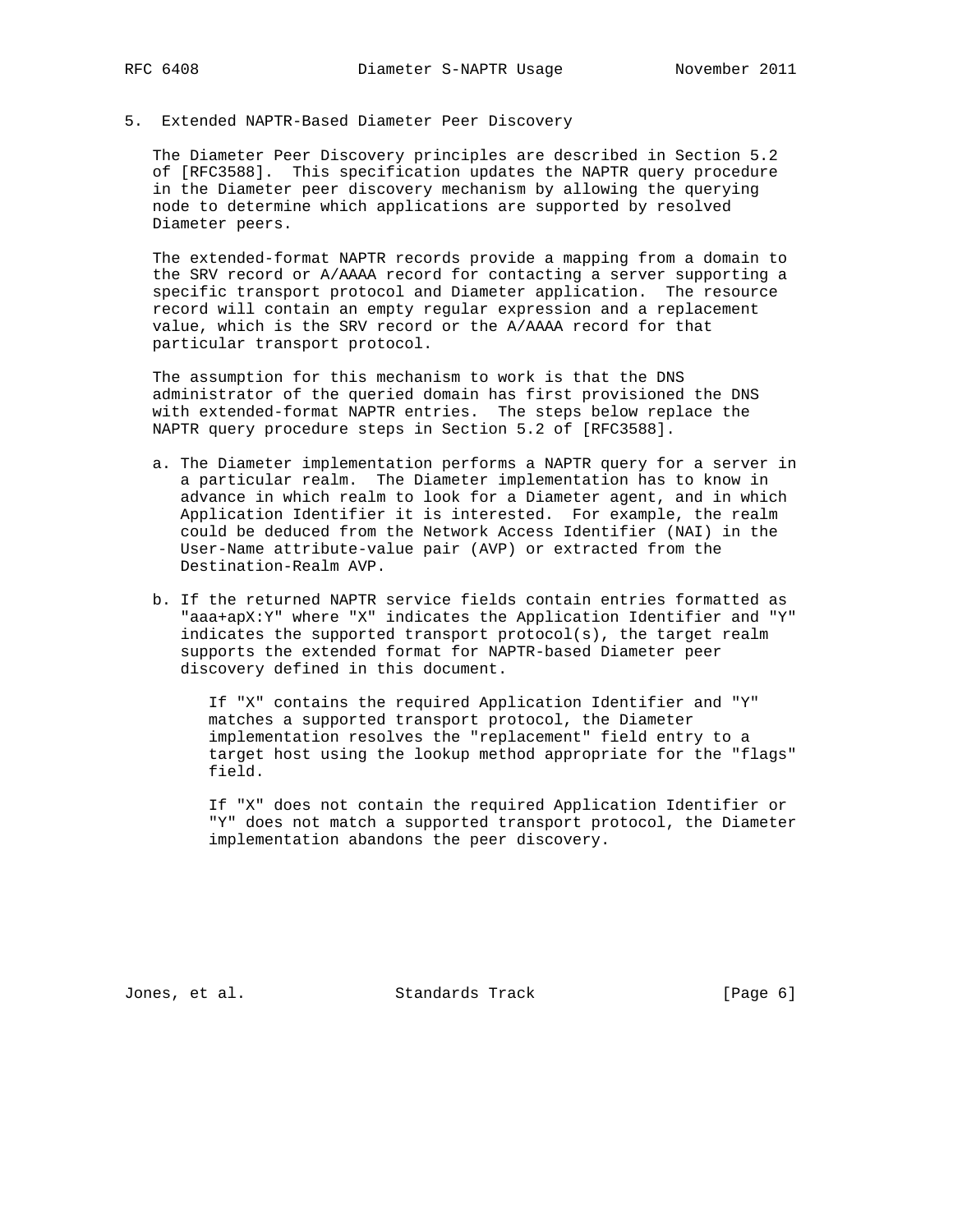c. If the returned NAPTR service fields contain entries formatted as "aaa+apX" where "X" indicates the Application Identifier, the target realm supports the extended format for NAPTR-based Diameter peer discovery defined in this document.

 If "X" contains the required Application Identifier, the Diameter implementation resolves the "replacement" field entry to a target host using the lookup method appropriate for the "flags" field and attempts to connect using all supported transport protocols following the order specified in Section 2.1 of [RFC3588].

 If "X" does not contain the required Application Identifier, the Diameter implementation abandons the peer discovery.

 d. If the returned NAPTR service fields contain entries formatted as "aaa:X" where "X" indicates the supported transport protocol(s), the target realm supports Diameter but does not support the extended format for NAPTR-based Diameter peer discovery defined in this document.

 If "X" matches a supported transport protocol, the Diameter implementation resolves the "replacement" field entry to a target host using the lookup method appropriate for the "flags" field.

- e. If the returned NAPTR service fields contain entries formatted as "aaa", the target realm supports Diameter but does not support the extended format for NAPTR-based Diameter peer discovery defined in this document. The Diameter implementation resolves the "replacement" field entry to a target host using the lookup method appropriate for the "flags" field and attempts to connect using all supported transport protocols following the order specified in Section 2.1 of [RFC3588].
- f. If the target realm does not support NAPTR-based Diameter peer discovery, the client proceeds with the next peer discovery mechanism described in Section 5.2 of [RFC3588].

## 5.1. Examples

 As an example, consider a client that wishes to discover a Diameter server in the ex1.example.com realm that supports the Credit Control application. The client performs a NAPTR query for that domain, and the following NAPTR records are returned:

Jones, et al. Standards Track [Page 7]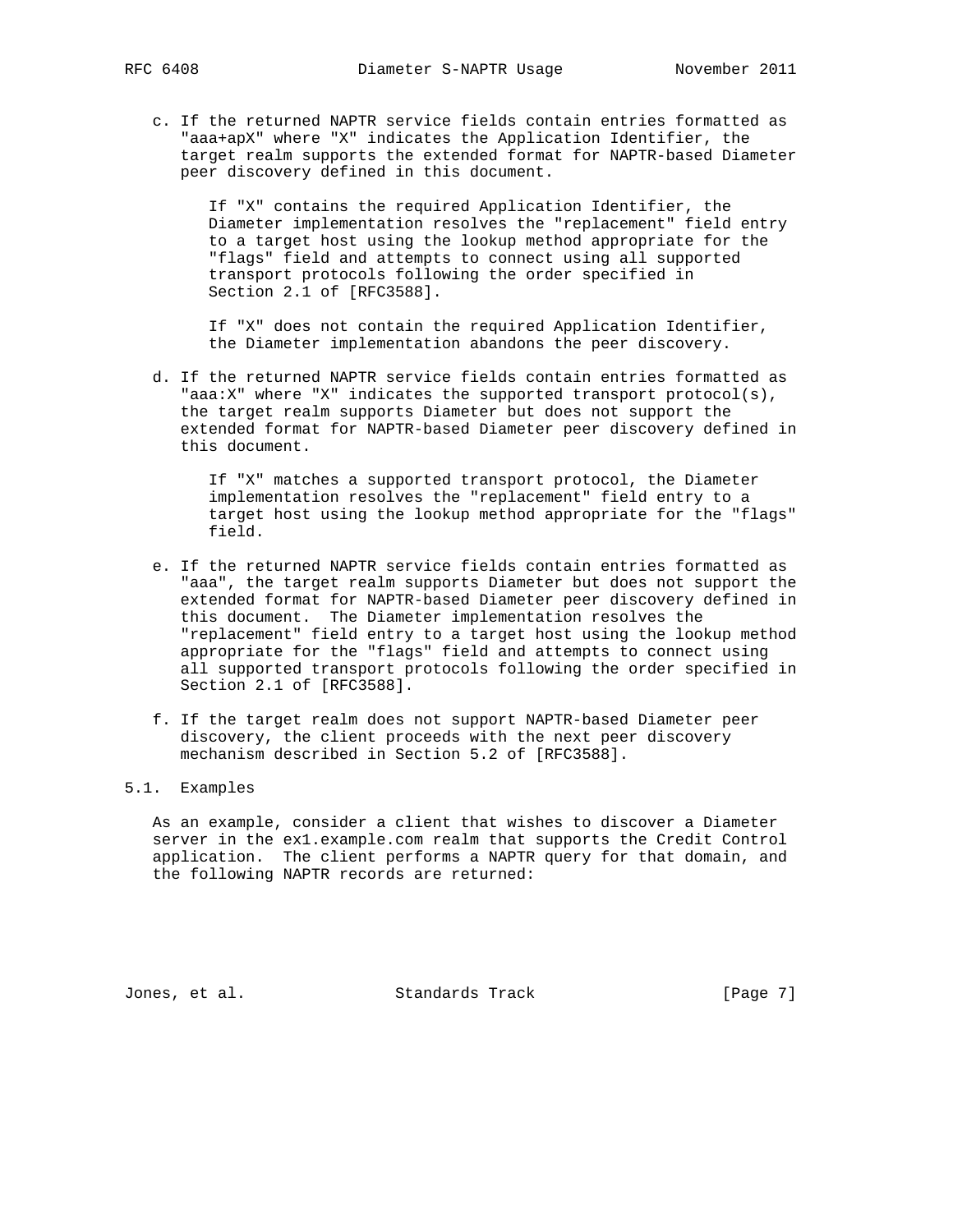;; order pref flags service regexp replacement IN NAPTR 50 50 "s" "aaa:diameter.sctp" "" \_diameter.\_sctp.ex1.example.com IN NAPTR 50 50 "s" "aaa+ap1:diameter.sctp" "" \_diameter.\_sctp.ex1.example.com IN NAPTR 50 50 "s" "aaa+ap4:diameter.sctp" "" \_diameter.\_sctp.ex1.example.com

 This indicates that the server supports NASREQ (ID=1) and Credit Control (ID=4) applications over SCTP. If the client supports SCTP, it will be used, targeted to a host determined by an SRV lookup of \_diameter.\_sctp.ex1.example.com.

That SRV lookup would return:

|        | Priority Weight Port Target |      |                              |
|--------|-----------------------------|------|------------------------------|
| IN SRV |                             |      | 3868 server1.ex1.example.com |
| IN SRV |                             | 3868 | server2.ex1.example.com      |

 As an alternative example, a client wishes to discover a Diameter server in the ex2.example.com realm that supports the NASREQ application over SCTP. The client performs a NAPTR query for that domain, and the following NAPTR records are returned:

 ;; order pref flags service regexp replacement IN NAPTR 150 50 "a" "aaa:diameter.sctp" "" server1.ex2.example.com IN NAPTR 150 50 "a" "aaa:diameter.tls.tcp" "" server2.ex2.example.com IN NAPTR 150 50 "a" "aaa+ap1:diameter.sctp" "" server1.ex2.example.com IN NAPTR 150 50 "a" "aaa+ap1:diameter.tls.tcp" "" server2.ex2.example.com

 This indicates that the server supports NASREQ (ID=1) over SCTP and Transport Layer Security (TLS)/TCP via hosts server1.ex2.example.com and server2.ex2.example.com, respectively.

## 6. Usage Guidelines

 Diameter is a peer-to-peer protocol, whereas most of the applications that extend the base protocol behave like client/server applications. The role of the peer is not advertised in the NAPTR tags and not even communicated during Diameter capability negotiation (Capabilities-Exchange-Request and Capabilities-Exchange-Answer message exchange). For this reason, NAPTR-based Diameter peer discovery for an application defining client/server roles should only be used by a client to discover servers.

Jones, et al. Standards Track [Page 8]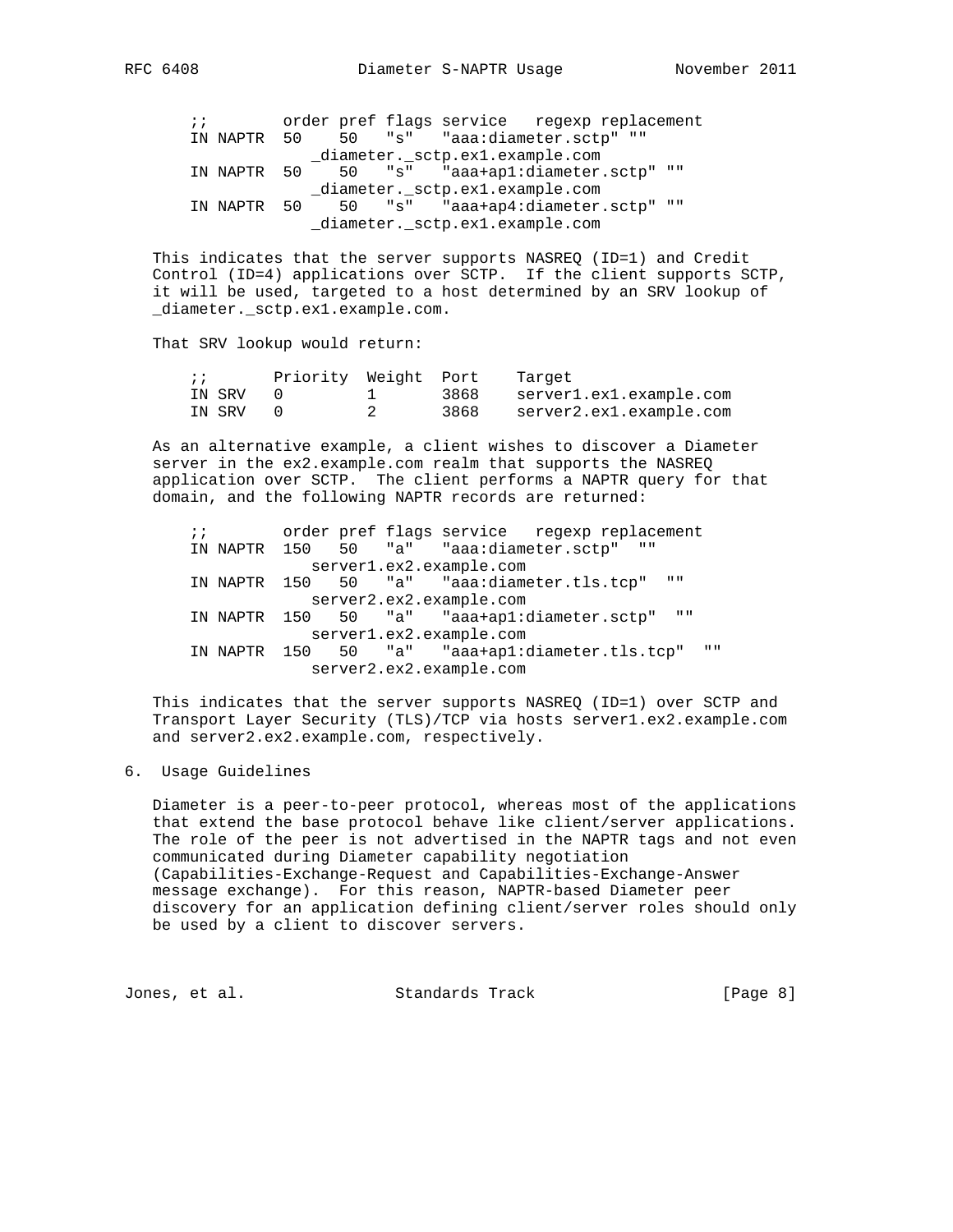# 7. IANA Considerations

7.1. IETF Diameter Application Service Tags

 IANA has reserved a value of "aaa" for Diameter in the "(S-NAPTR) Application Service Tag" registry created by [RFC3958]. IANA has also reserved the following S-NAPTR application service tags for existing IETF Diameter applications in the same registry.

| Taq              | Diameter Application       |
|------------------|----------------------------|
| aaa+ap1          | NASREO [RFC3588]           |
| $aaa+ap2$        | Mobile IPv4 [RFC4004]      |
| $aaa+ap3$        | Base Accounting [RFC3588]  |
| aaa+ap4          | Credit Control [RFC4006]   |
| aaa+ap5          | EAP [RFC4072]              |
| aaa+ap6          | SIP [RFC4740]              |
| $aaa+ap7$        | Mobile IPv6 IKE [RFC5778]  |
| $aaa+ap8$        | Mobile IPv6 Auth [RFC5778] |
| aaa+ap9          | OoS [RFC5866]              |
| aaa+ap4294967295 | Relay [RFC3588]            |

 Future IETF Diameter applications MUST reserve the S-NAPTR application service tag corresponding to the allocated Diameter Application ID as defined in Section 3.

7.2. 3GPP Diameter Application Service Tags

 IANA has reserved the following S-NAPTR application service tags for existing 3GPP Diameter applications in the "S-NAPTR Application Service Tag" registry created by [RFC3958].

| Taq                                                                  | Diameter Application                                                                    |
|----------------------------------------------------------------------|-----------------------------------------------------------------------------------------|
| aaa+ap16777250<br>aaa+ap16777251<br>aaa+ap16777264<br>aaa+ap16777267 | 3GPP STa [TS29.273]<br>3GPP S6a [TS29.272]<br>3GPP SWm [TS29.273]<br>3GPP S9 [TS29.215] |

 Future 3GPP Diameter applications can reserve entries in the "S-NAPTR Application Service Tag" registry created by [RFC3958] that correspond to the allocated Diameter Application IDs as defined in Section 3.

Jones, et al. Standards Track [Page 9]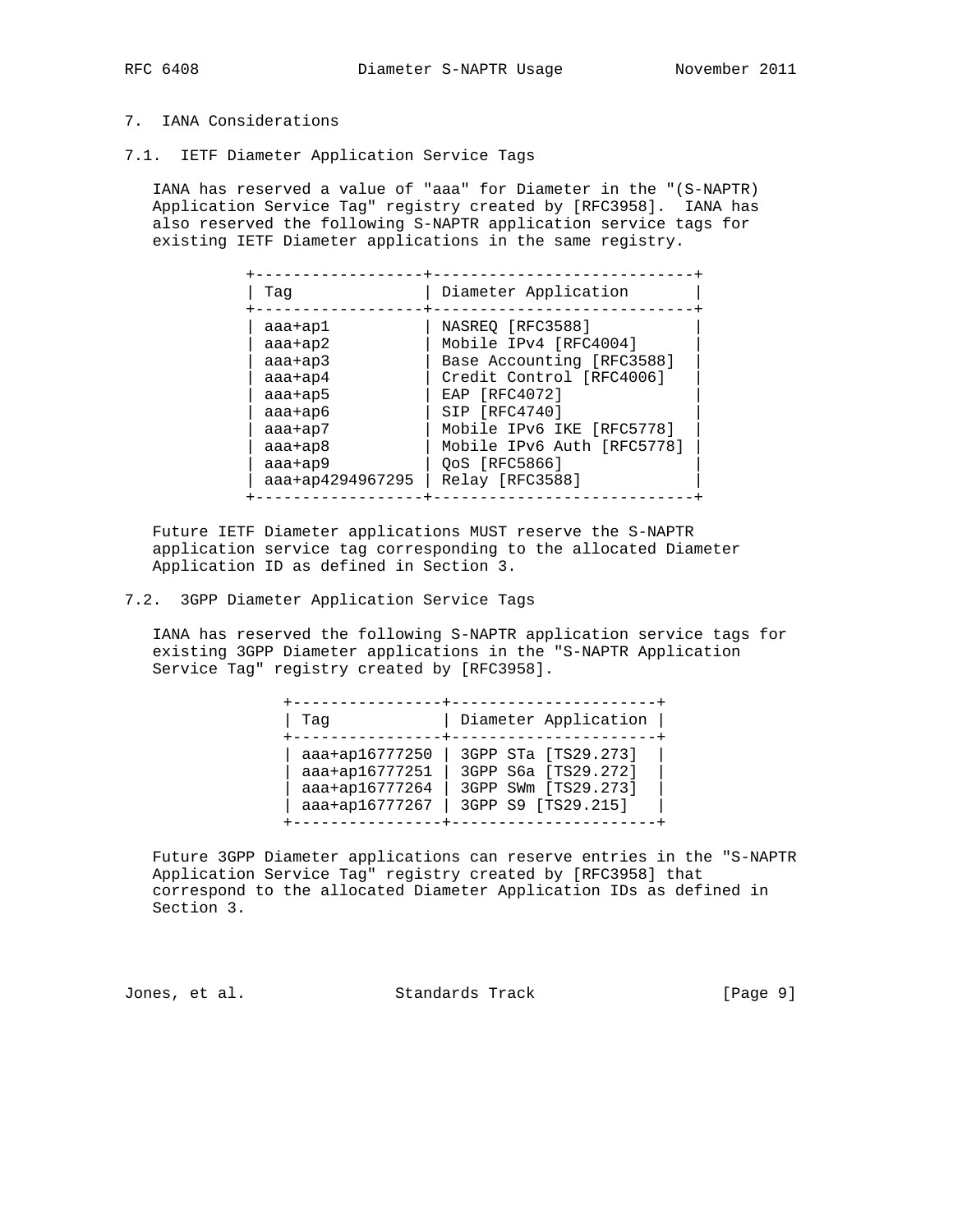# 7.3. WiMAX Forum Diameter Application Service Tags

 IANA has reserved the following S-NAPTR application service tags for existing Worldwide Interoperability for Microwave Access (WiMAX) Forum Diameter applications in the "S-NAPTR Application Service Tag" registry created by [RFC3958].

| Taq            | Diameter Application                                                                                                        |
|----------------|-----------------------------------------------------------------------------------------------------------------------------|
| aaa+ap16777281 | WiMAX Network Access Authentication and<br>Authorization Diameter Application (WNAAADA)<br>[WiMAX-BASE]                     |
| aaa+ap16777282 | WiMAX Network Accounting Diameter Application<br>(WNADA) [WiMAX-BASE]                                                       |
| aaa+ap16777283 | WiMAX MIP4 Diameter Application (WM4DA)<br>[WiMAX-BASE]                                                                     |
| aaa+ap16777284 | WiMAX MIP6 Diameter Application (WM6DA)<br>[WiMAX-BASE]                                                                     |
| aaa+ap16777285 | WiMAX DHCP Diameter Application (WDDA)<br>[WiMAX-BASE]                                                                      |
| aaa+ap16777286 | WiMAX Location Authentication Authorization<br>Diameter Application (WLAADA) [WiMAX-LBS]                                    |
| aaa+ap16777287 | WiMAX Policy and Charging Control R3 Policies<br>Diameter Application (WiMAX PCC-R3-P)<br>[WiMAX-PCC]                       |
| aaa+ap16777288 | WiMAX Policy and Charging Control R3 Offline<br>Charging Diameter Application (WiMAX PCC-R3-OFC)<br>[WiMAX-PCC]             |
| aaa+ap16777289 | WiMAX Policy and Charging Control R3 Offline<br>Charging Prime Diameter Application (WiMAX<br>PCC-R3-OFC-PRIME) [WiMAX-PCC] |
| aaa+ap16777290 | WiMAX Policy and Charging Control R3 Online<br>Charging Diameter Application (WiMAX PCC-R3-OC)<br>[WiMAX-PCC]               |

 Future WiMAX Forum Diameter applications can reserve entries in the "S-NAPTR Application Service Tag" registry created by [RFC3958] that correspond to the allocated Diameter Application IDs as defined in Section 3.

#### 7.4. Vendor-Specific Diameter Application Service Tags

 Vendor-Specific Diameter Application IDs are allocated by IANA according to the "First Come First Served" policy and do not require an IETF specification. However, the S-NAPTR application service tag registry created by [RFC3958] defines a registration policy of

Jones, et al. Standards Track [Page 10]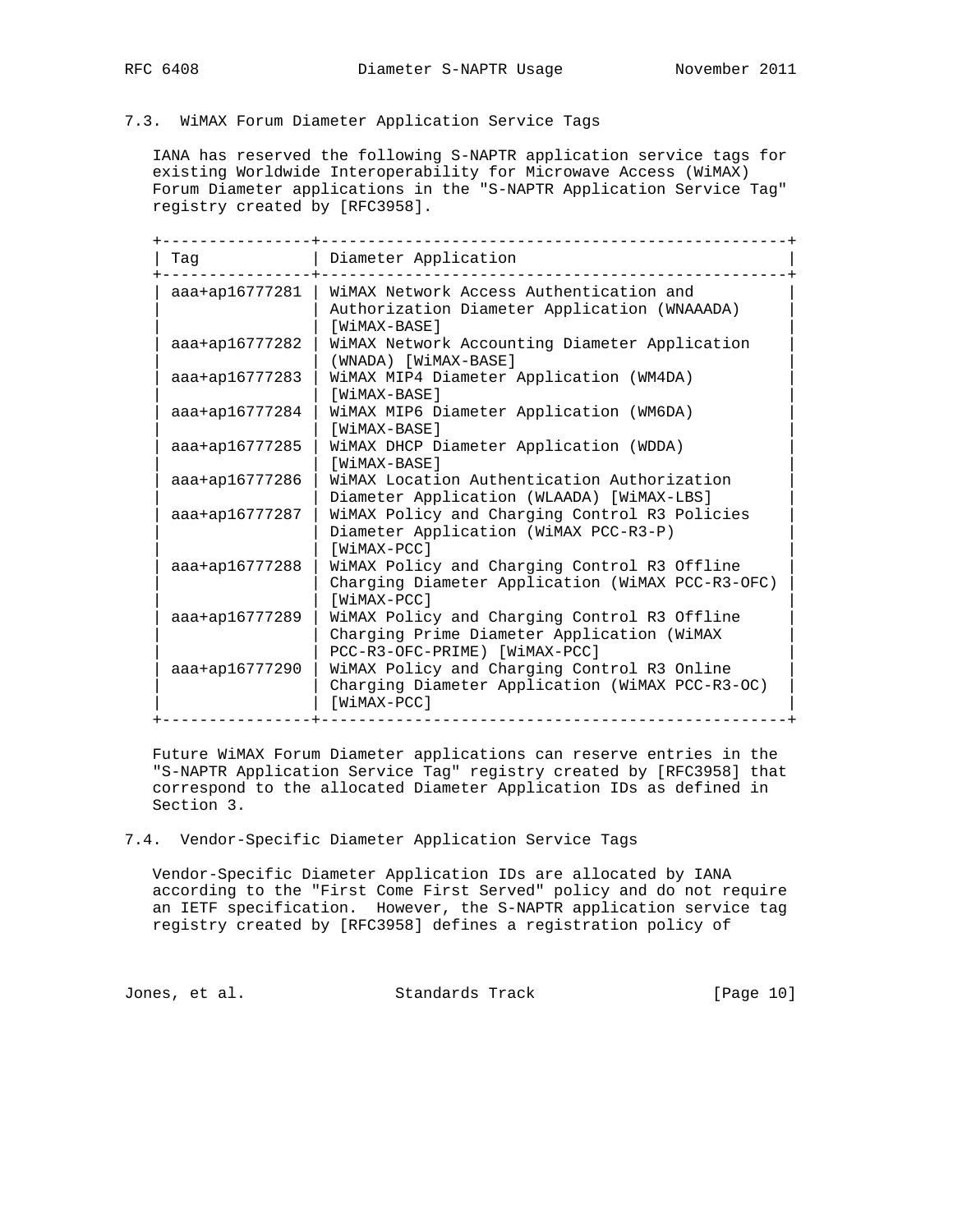"Specification Required" with a further stipulation that the "specification" is an RFC (of any category). If a vendor-specific Diameter application requires the functionality defined in this document, an RFC of any category MUST be published that reserves the S-NAPTR Application Service Tag corresponding to the Vendor-Specific Diameter Application ID as defined in Section 3.

### 7.5. Diameter Application Protocol Tags

 IANA has reserved the following S-NAPTR Application Protocol Tags for the Diameter transport protocols in the "S-NAPTR Application Protocol Tag" registry created by [RFC3958].

| Taq                                               | Protocol               |
|---------------------------------------------------|------------------------|
| diameter.tcp<br>diameter.sctp<br>diameter.tls.tcp | TCP<br>SCTP<br>TLS/TCP |

 Future Diameter versions that introduce new transport protocols MUST reserve an appropriate S-NAPTR Application Protocol Tag in the "S-NAPTR Application Protocol Tag" registry created by [RFC3958].

8. Security Considerations

 This document specifies an enhancement to the NAPTR service field format defined in RFC 3588 and also modifications to the NAPTR processing logic defined in RFC 3588. The enhancement and modifications are based on the S-NAPTR, which is actually a simplification of the NAPTR, and therefore the same security considerations described in RFC 3588 [RFC3588] are applicable to this document. No further extensions are required beyond the security mechanisms offered by RFC 3588. However, a malicious host doing S-NAPTR queries learns applications supported by Diameter agents in a certain realm faster, which might help the malicious host to scan potential targets for an attack more efficiently when some applications have known vulnerabilities.

9. Acknowledgments

 We would like to thank Glen Zorn, Avi Lior, Itsuma Tanaka, Sebastien Decugis, Dan Romascanu, Adrian Farrel, David Harrington, Pete Resnick, Robert Sparks, Stephen Farrell, Wesley Eddy, Ralph Droms, and Joe Touch for their comprehensive review comments.

Jones, et al. Standards Track [Page 11]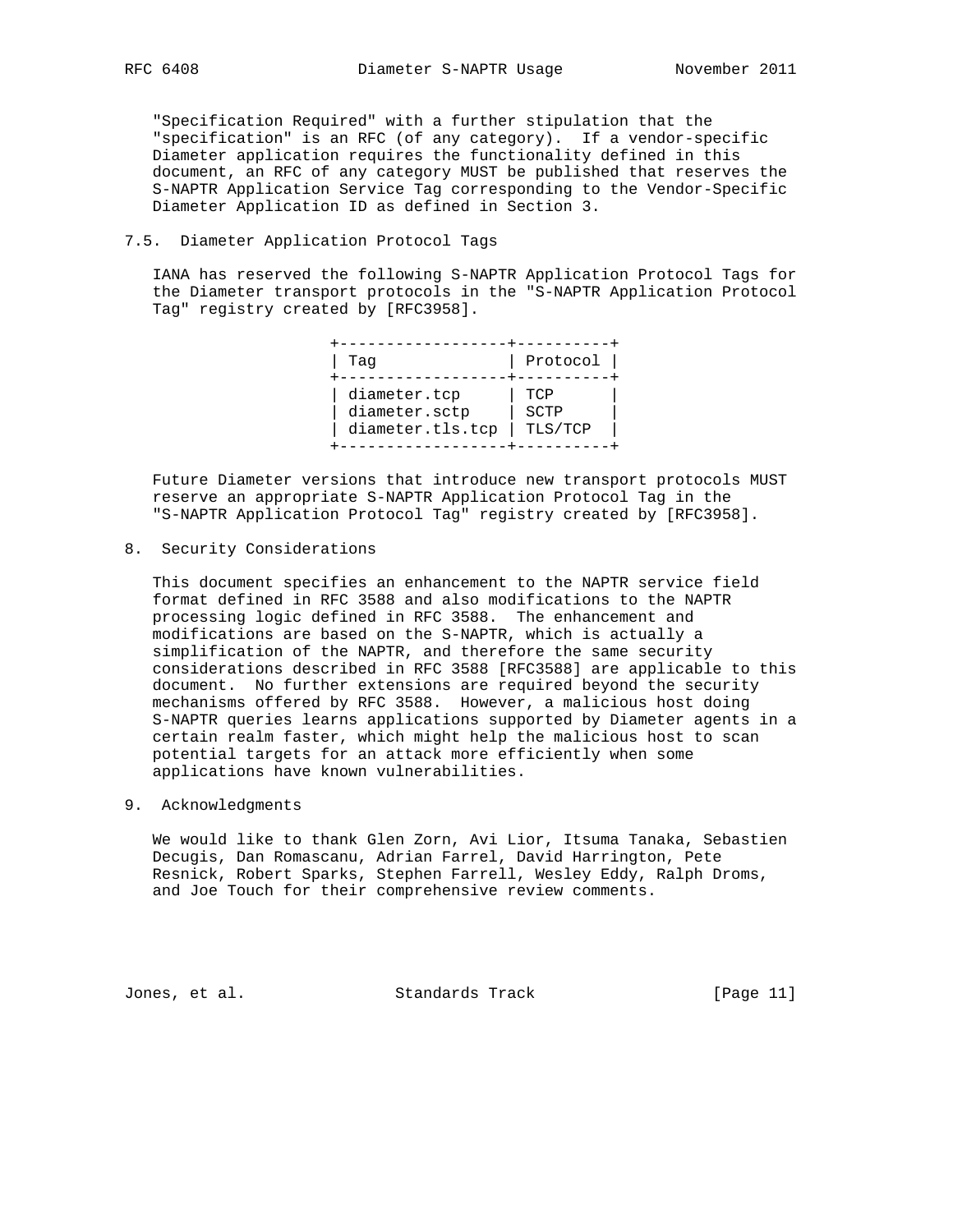## 10. References

- 10.1. Normative References
	- [RFC1035] Mockapetris, P., "Domain names implementation and specification", STD 13, RFC 1035, November 1987.
	- [RFC2119] Bradner, S., "Key words for use in RFCs to Indicate Requirement Levels", BCP 14, RFC 2119, March 1997.
	- [RFC2782] Gulbrandsen, A., Vixie, P., and L. Esibov, "A DNS RR for specifying the location of services (DNS SRV)", RFC 2782, February 2000.
	- [RFC3403] Mealling, M., "Dynamic Delegation Discovery System (DDDS) Part Three: The Domain Name System (DNS) Database", RFC 3403, October 2002.
	- [RFC3588] Calhoun, P., Loughney, J., Guttman, E., Zorn, G., and J. Arkko, "Diameter Base Protocol", RFC 3588, September 2003.
	- [RFC3596] Thomson, S., Huitema, C., Ksinant, V., and M. Souissi, "DNS Extensions to Support IP Version 6", RFC 3596, October 2003.
	- [RFC3958] Daigle, L. and A. Newton, "Domain-Based Application Service Location Using SRV RRs and the Dynamic Delegation Discovery Service (DDDS)", RFC 3958, January 2005.
	- [RFC4004] Calhoun, P., Johansson, T., Perkins, C., Hiller, T., Ed., and P. McCann, "Diameter Mobile IPv4 Application", RFC 4004, August 2005.
	- [RFC4006] Hakala, H., Mattila, L., Koskinen, J-P., Stura, M., and J. Loughney, "Diameter Credit-Control Application", RFC 4006, August 2005.
	- [RFC4072] Eronen, P., Ed., Hiller, T., and G. Zorn, "Diameter Extensible Authentication Protocol (EAP) Application", RFC 4072, August 2005.
	- [RFC4740] Garcia-Martin, M., Ed., Belinchon, M., Pallares-Lopez, M., Canales-Valenzuela, C., and K. Tammi, "Diameter Session Initiation Protocol (SIP) Application", RFC 4740, November 2006.

Jones, et al. Standards Track [Page 12]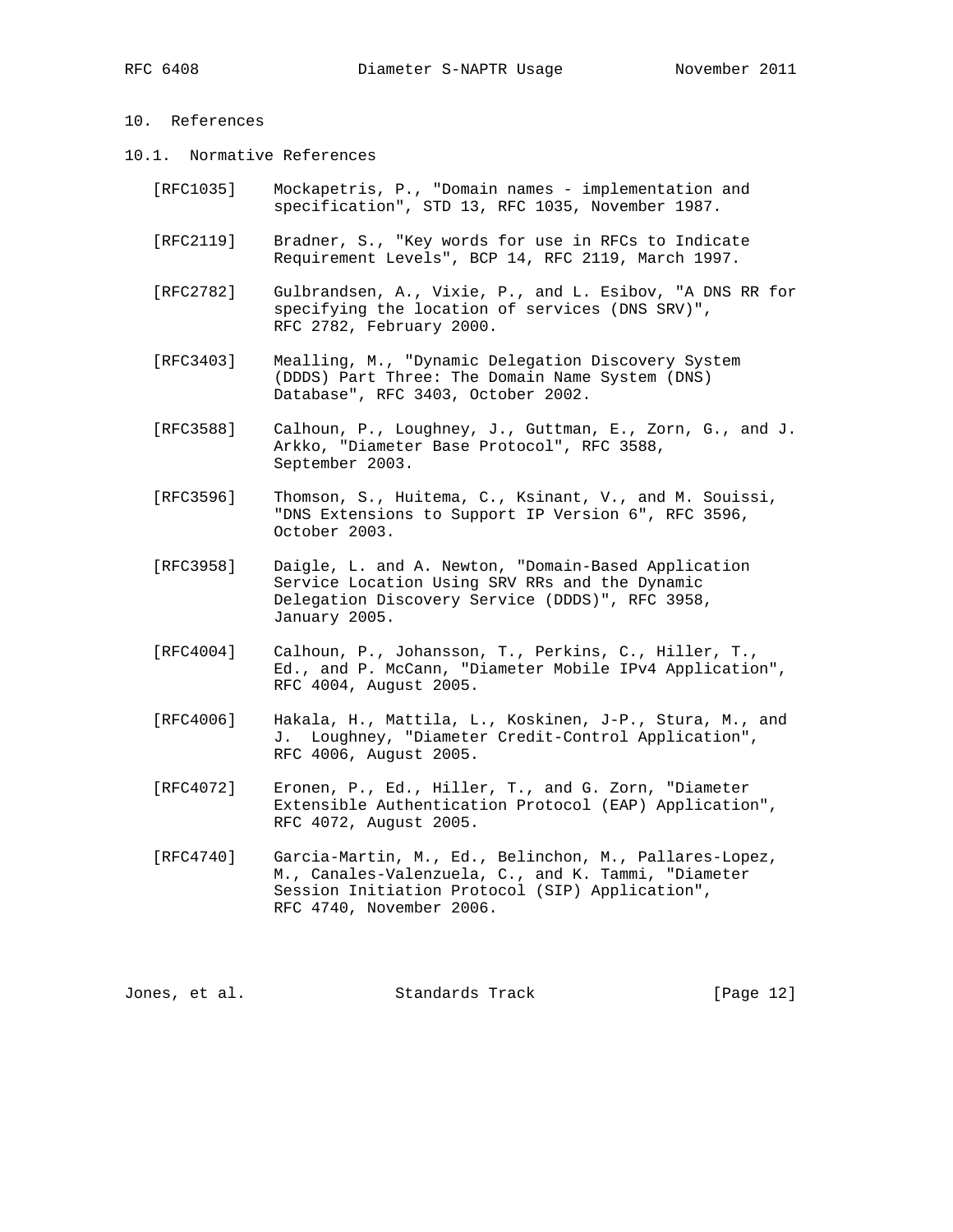- [RFC5234] Crocker, D., Ed., and P. Overell, "Augmented BNF for Syntax Specifications: ABNF", STD 68, RFC 5234, January 2008.
- [RFC5778] Korhonen, J., Ed., Tschofenig, H., Bournelle, J., Giaretta, G., and M. Nakhjiri, "Diameter Mobile IPv6: Support for Home Agent to Diameter Server Interaction", RFC 5778, February 2010.
- [RFC5866] Sun, D., Ed., McCann, P., Tschofenig, H., Tsou, T., Doria, A., and G. Zorn, Ed., "Diameter Quality-of-Service Application", RFC 5866, May 2010.
- [TS29.215] 3rd Generation Partnership Project, "3GPP TS 29.215; Technical Specification Group Core Network and Terminals; Policy and Charging Control (PCC) over S9 reference point; Stage 3 (Release 8)", <http://www.3gpp.org/ftp/Specs/html-info/29215.htm>.
- [TS29.272] 3rd Generation Partnership Project, "3GPP TS 29.272; Technical Specification Group Core Network and Terminals; Evolved Packet System (EPS); Mobility Management Entity (MME) and Serving GPRS Support Node (SGSN) Related Interfaces Based on Diameter Protocol (Release 8)", <http://www.3gpp.org/ftp/Specs/html-info/29272.htm>.
- [TS29.273] 3rd Generation Partnership Project, "3GPP TS 29.273; Technical Specification Group Core Network and Terminals; Evolved Packet System (EPS); 3GPP EPS AAA interfaces (Release 8)", <http://www.3gpp.org/ftp/Specs/html-info/29273.htm>.
- [WiMAX-BASE] WiMAX Forum, "WMF-T33-001-R015v02 WiMAX Forum(R) Network Architecture - Detailed Protocols and Procedures, Base Specification - Release 1.5", <http://www.wimaxforum.org/resources/ documents/technical/T33>.
- [WiMAX-LBS] WiMAX Forum, "WMF-T33-110-R015v01 WiMAX Forum(R) Network Architecture - Protocols and Procedures for Location Based Services - Release 1.5", <http://www.wimaxforum.org/resources/ documents/technical/T33>.

Jones, et al. Standards Track [Page 13]